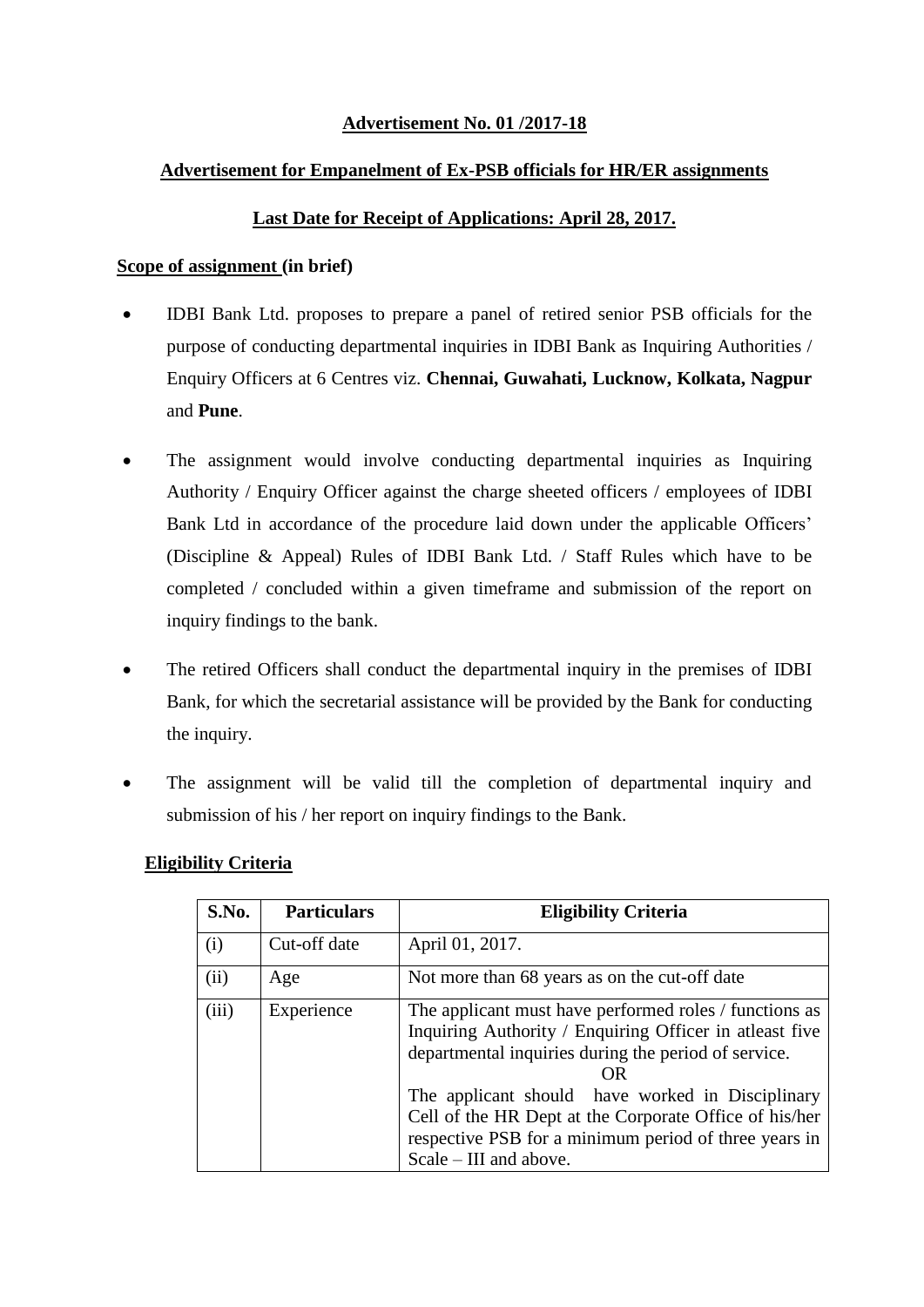| (iv) | Essential profile $\vert \bullet \vert$ | The applicant should have retired from any Public<br>Sector Bank (including SBI & IDBI Bank) in the |  |
|------|-----------------------------------------|-----------------------------------------------------------------------------------------------------|--|
|      |                                         | SMG Scale V & above or equivalent.                                                                  |  |
|      |                                         | • No penalty (major or minor) should have been                                                      |  |
|      |                                         | imposed against the applicant during the period of<br>the official's service.                       |  |

# 2. **Terms and conditions of engagement:**

| (i)   | Validity of<br>Empanelment   | The empanelment shall be initially valid for 3 years<br>subject to yearly review depending on the performance<br>of the official.                                                                                                                                                                                                                                                                                                                                                                                                               |
|-------|------------------------------|-------------------------------------------------------------------------------------------------------------------------------------------------------------------------------------------------------------------------------------------------------------------------------------------------------------------------------------------------------------------------------------------------------------------------------------------------------------------------------------------------------------------------------------------------|
| (ii)  | Period of<br>assignment      | As and when the need arises, IDBI Bank shall<br>select a retired officer from the empanelled list<br>and give a specific assignment to conduct the<br>departmental inquiries as Inquiring Authority /<br>Enquiring Officer.<br>The assignment will be valid till the completion of<br>departmental inquiry and submission of his / her<br>report on inquiry findings to the Bank.                                                                                                                                                               |
| (iii) | Fees /<br>Reimbursement      | For one departmental inquiry (i.e per case)<br>involving one employee / official, consolidated<br>honorarium of Rs.15,000/- plus Rs.2,000/- for<br>miscellaneous expenditure.<br>For one departmental inquiry (i.e per case)<br>involving more than one employee, a consolidated<br>honorarium of $Rs.20,000/$ - plus $Rs.4,000/$ - for<br>miscellaneous expenditure.                                                                                                                                                                           |
| (iv)  | Conveyance                   | During inquiry days, taxi fare from residence to the<br>venue of inquiry and back will be reimbursed as per<br>the rates approved by the Bank. In exceptional cases<br>where the Retired Officer is required to go out of<br>station for conducting inquiry, the Bank shall provide<br>airfare from the city of his residence to the venue of<br>inquiry by economy class and shall also make<br>necessary stay arrangement in the Bank's Visiting<br>Officer Flat or in a Hotel at the place of enquiry, as<br>deemed appropriate by the Bank. |
| (v)   | Perks & other<br>facilities  | No other monetary / Non monetary perquisites /<br>compensation / facility shall be payable / reimbursed<br>to the officials.                                                                                                                                                                                                                                                                                                                                                                                                                    |
| (vi)  | Termination of<br>assignment | case of unsatisfactory performance, the<br>$\ln$<br>assignment given to a retired officer is liable to be<br>cancelled, even before the completion of the<br>enquiry assignment. ED, HRD of IDBI Bank shall<br>be the competent authority to decide on such<br>cancellation.                                                                                                                                                                                                                                                                    |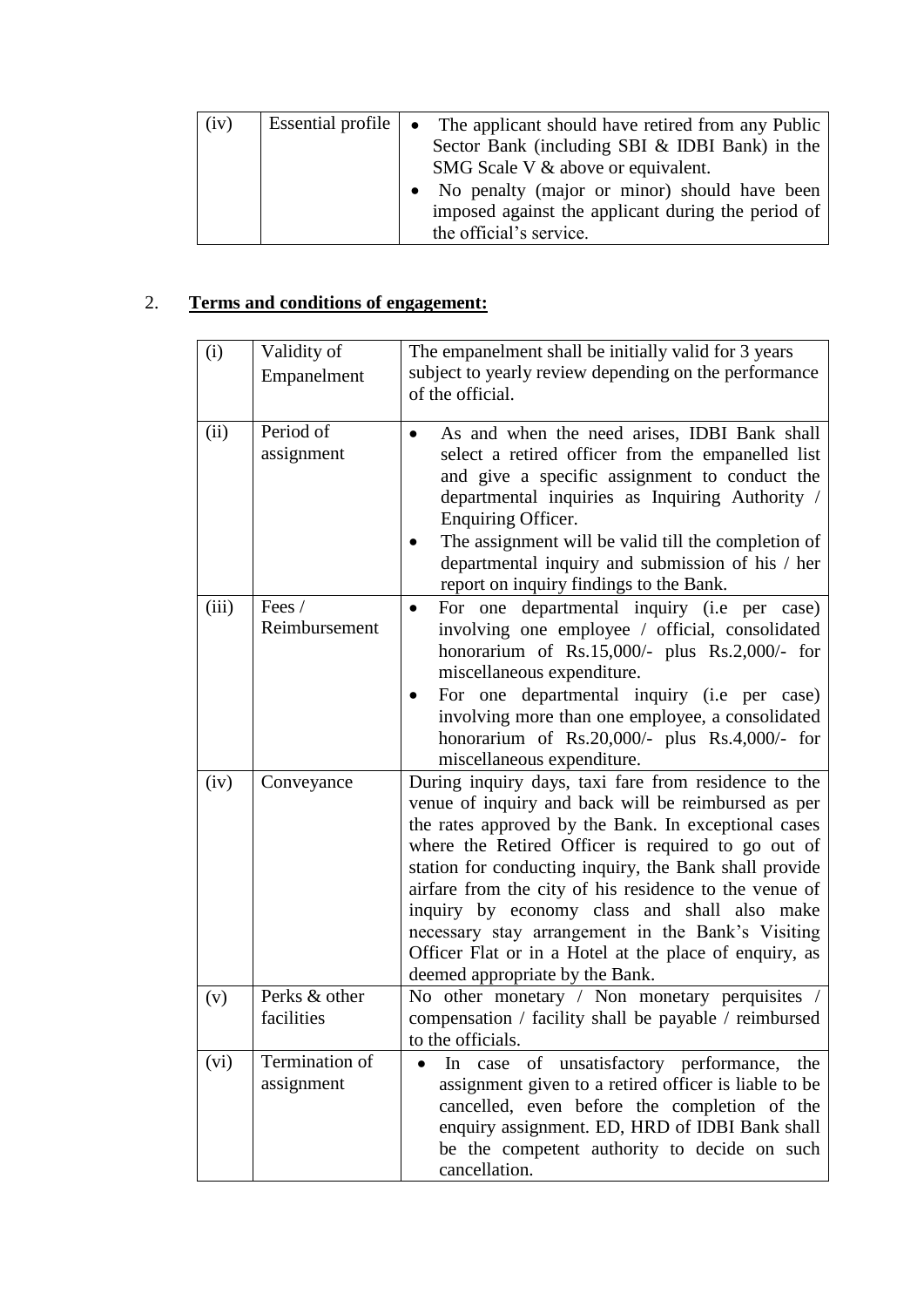#### **3. How to apply:**

3.1 The applicants are advised to fill their applications as per the requisite format, given below.

3.2 The application should be submitted to the Chief General Manager, Human Resources Department, IDBI Bank Ltd, IDBI Tower, 21<sup>st</sup> Floor, WTC Complex, Cuffe Parade, Mumbai 400 005 **only by post / courier** duly super scribed with words"**Application for Empanelment of Ex - Officials of Public Sector Banks".** 

### **4. General Instructions**

4.1 The retired officers would be empanelled on a non-exclusive basis and bank may empanel more than one person.

4.2 The assignment will not entitle the official so empanelled to claim any regular employment or any other monetary or non monetary benefit from the bank.

4.3 The Bank reserves the right to reject any or all applications without assigning any reason/s thereto.

**\*\*\*\*\*\***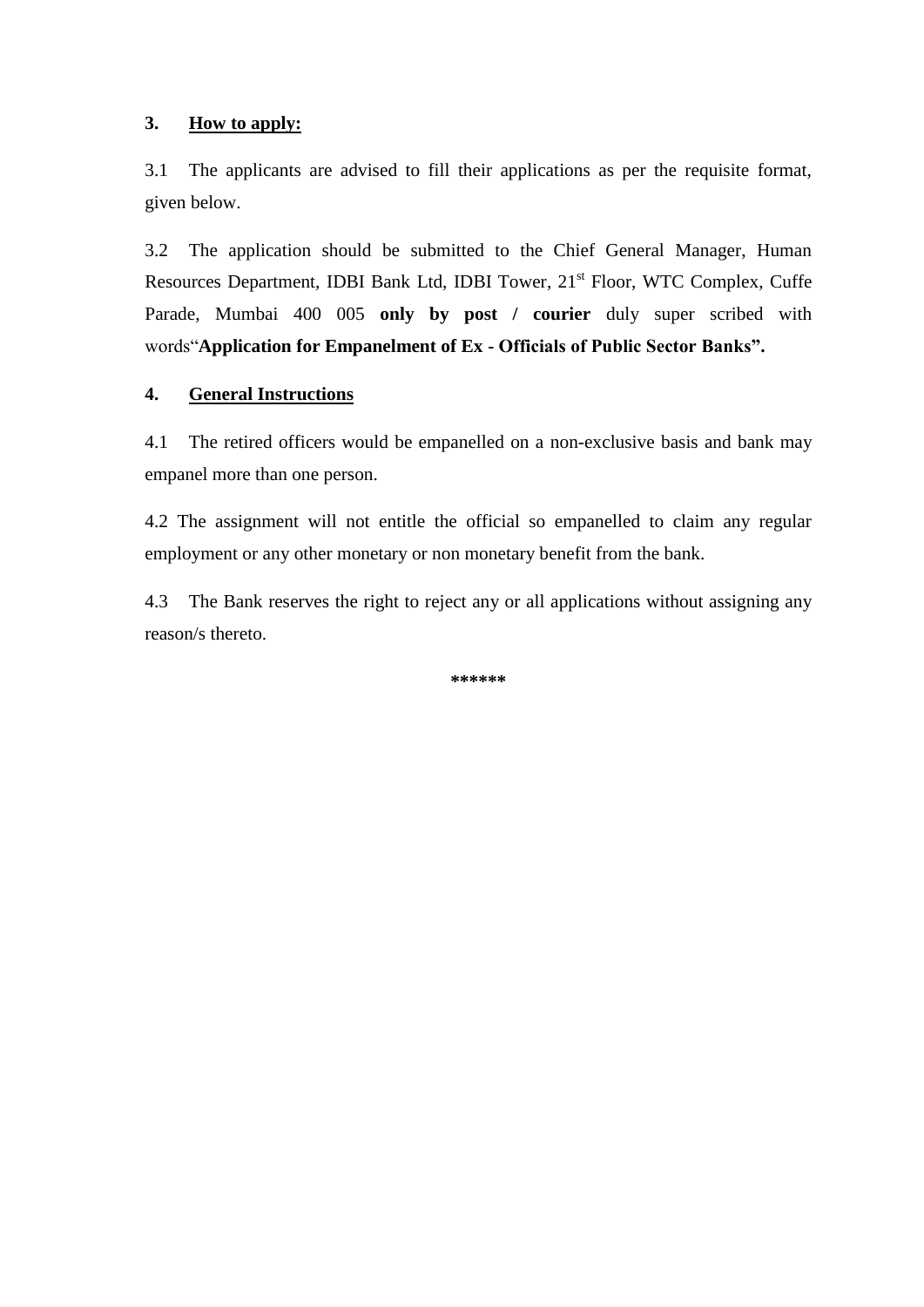# <u>आवेदनपत्र प्रारूप</u>

## **APPLICATION FORMAT**

# **पीएसबी से सेवाननवत्तृ अनिकानरयों को सचू ीबद्ध करने हेतु**

## **FOR EMPANELMENT OF RETIRED OFFICIALS OF PSB**

मुख्य महा प्रबंधक/The Chief General Manager, मानव संसाधन विभाग/Human Resources Department, आईडीबीआई बैंक लि./IDBI Bank Ltd, आईडीबीआई टॉवर, 21वीं मंजिल/IDBI Tower, 21st Floor, डब्ल्यूटीसी कॉम्प्लेक्स, कफ परेड/WTC Complex, Cuffe Parade, मुंबई/Mumbai - 400 005

प्रिय महोदय/Dear Sir.

मैं एतदद्वारा आईडीबीआई बैंक लि. में जांच प्राधिकारी/जांच अधिकारी के रूप में कार्यभार के लिए अपनी सेवा

का प्रस्ताव करता हूँ. आपके विचारारार्थ मेरा जीवन-वृत्तयहॉ प्रस्तुक है :-

I hereby offer my services for assignment to function as Inquiring Authority/Enquiry Officer in IDBI Bank Ltd. and also furnish my bio-data for your consideration:

| क्र.सं. $SN$   | विवरण/Particulars                     | ब्योरे Details |
|----------------|---------------------------------------|----------------|
| 1.             | आवेदक का नाम/Name of the Applicant    |                |
| $\mathbf{2}$ . | आवेदक का पता/Address of the applicant |                |
| 3.             | लैंडलाइन नं./Landline No/s.           |                |
|                | (एसटीडी कोड सहित/with STD Code)       |                |
| 4.             | मोबाइल नं./Mobile No.                 |                |
| 5.             | ई-मेल पता/E-mail address              |                |
| 6.             | जन्म तारीख/Date of Birth              |                |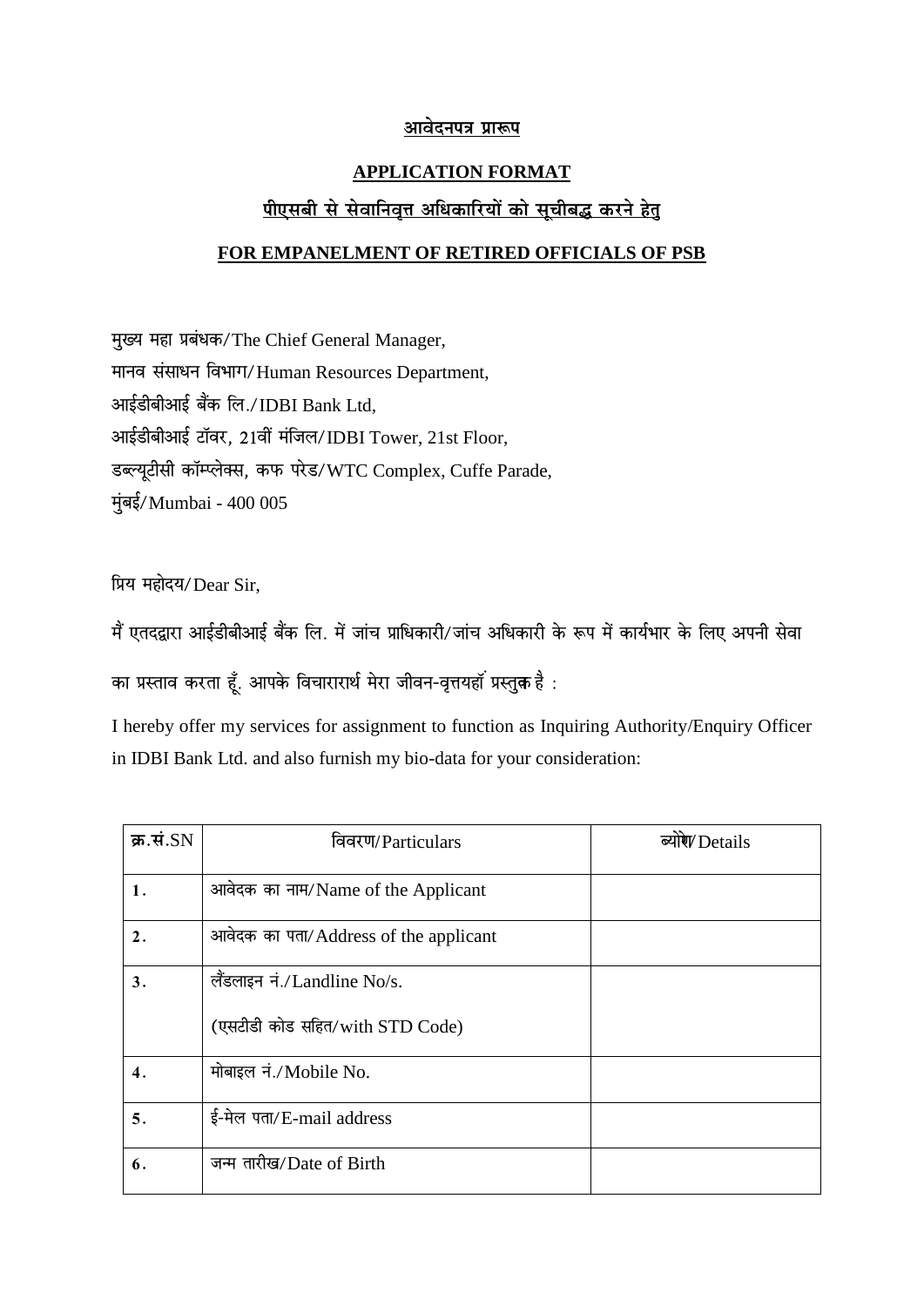| 7.  | योग्यता/Qualification                                     |                                 |
|-----|-----------------------------------------------------------|---------------------------------|
| 8.  | बैंक में नियुक्ति की तारीख/Date of Appointment in the     |                                 |
|     | <b>Bank</b>                                               |                                 |
| 9.  | अधिवर्षिता/सेवानिवृत्ति की तारीख<br>/Date<br>of           |                                 |
|     | Superannuation/retirement                                 |                                 |
| 10. | सेवानिवृत्ति के समय वेतनमान व पदनाम<br>/Scale             |                                 |
|     | & Designation at the time of Retirement                   |                                 |
| 11. | बैंकिंग अनुभव की प्रोफाइल       /Profile    of   Banking  | (शाखा/कार्यालय,<br>किए गए       |
|     | experience                                                | कार्यकलाप, धारित पद), अवधि      |
|     |                                                           | /Branch/<br>Office,<br>activity |
|     |                                                           | handled,<br>Position<br>held,   |
|     |                                                           | Period                          |
| 12. | क्या नियोजन के दौरान अधिकारी के विरुद्ध कोई छोटी<br>/बड़ी |                                 |
|     | दंडात्मक कार्यवाही की पहल की गई थी (हॉ/नहीं)/Whether      |                                 |
|     | any Minor / Major Penalty proceedings were                |                                 |
|     | against the official<br>initiated<br>during<br>the        |                                 |
|     | employment $(Y/N)$                                        |                                 |
| 13. | क्या अधिकारी के विरुद्ध किसी बाहरी एजेंसी द्वारा कभी कोई  |                                 |
|     | जांच की गई थी और यदि हाँ           ,   तो इसका विवरण      |                                 |
|     | दें/Whether the official was subjected to any             |                                 |
|     | investigation by any external agency and if yes,          |                                 |
|     | details thereof.                                          |                                 |
| 14. | कोई बड़ी बीमारी, यदि कोई है/Any major illness, if any     |                                 |
| 15. | विभागीय जॉंच की संख्या <sub>x</sub> / No. of Departmental |                                 |
|     | Enquiries                                                 |                                 |